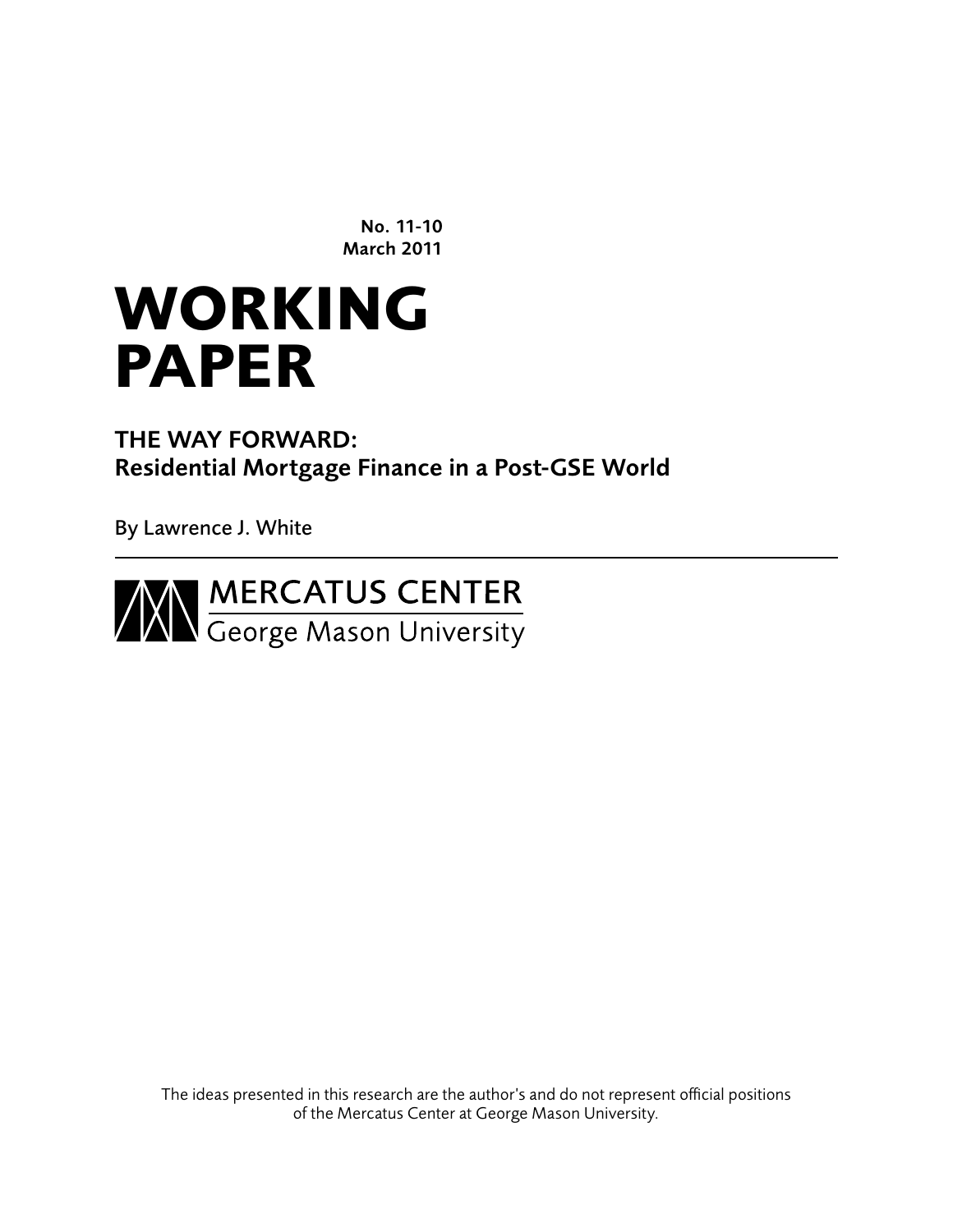# **THE WAY FORWARD: U.S. RESIDENTIAL MORTGAGE FINANCE IN A POST-GSE WORLD**

**\_\_\_\_\_\_\_\_\_\_\_\_\_\_\_\_\_\_\_\_\_**

# Lawrence J. White $<sup>1</sup>$ </sup> Stern School of Business, New York University Lwhite@stern.nyu.edu

# INTRODUCTION

The insolvencies and conservatorships of Fannie Mae and Freddie Mac in September 2008 have clearly established the inappropriateness of the "government-sponsored enterprise" (GSE) model for residential mortgage finance in the U.S. Two-and-a-half years later, however, the "\$5 trillion question"—how to replace their presence in the secondary mortgage market—remains an open question.<sup>2</sup>

The paper will lay out a vision for how private markets would—if given the opportunity—replace the GSEs and provide a fully functioning secondary market for residential mortgages.<sup>3</sup> In the event that the private sector is deemed inadequate for the task, this paper also proposes a "side-by-side" private/government form of mortgage guarantee<sup>4</sup> that would be superior to the "tail risk" or "catastrophe" government insurance proposals that have circulated as alternatives to the GSEs.

# THE BASICS OF RESIDENTIAL MORTGAGE FINANCE<sup>5</sup>

# Credit Risk

The fundamental question for lenders in any lending arrangement surely is, "Will I get my money back?" This question is usually described as one of "credit risk." There are a number of observable factors that influence the degree of credit risk in a mortgage lending arrangement:

- $\bullet$ The house serves as collateral for the loan, which decreases the credit risk for the lender. (This collateralized arrangement stands in contrast to a personal loan or credit card loan, where there is no collateral.) But the house may lose value after the loan has been made, which would increase credit risk for the lender.
- $\bullet$ The proportion of the house value that is funded by the mortgage. This is frequently described as the "loan-tovalue‖ (LTV) ratio. At the beginning of the mortgage arrangement, this can be equivalently measured by the (percentage) size of the down payment by the buyer on the house. The down payment is a buffer that protects the

 $5$  This section draws heavily on Frame and White (2011).

 $\overline{a}$ 1 Thanks are due to Kim Schoenholtz and three anonymous referees for useful comments on an earlier draft and to John Pulito for research assistance. During 1986–1989, I served as a board member of the Federal Home Loan Bank Board and in that capacity also served as a board member of Freddie Mac.

<sup>&</sup>lt;sup>2</sup> The Obama administration's report on the future of mortgage finance, delivered on February 11, 2011, did not offer a specific proposal but instead outlined three possibilities; see U.S. Department of the Treasury and U.S. Department of Housing and Urban Development (2011). The "\$5 trillion" refers to the approximate sum of the value of the mortgages that are held on the balance sheets of the GSEs and the mortgages that are the collateral for the mortgage-backed securities (MBS) that they have issued and on which they have provided guarantees.

<sup>3</sup> This essay will focus on single-family residential mortgages (and not multi-family mortgages), since that is the bulk of the business in which the GSEs have been engaged. For example, at the end of 2009, only 6.2 percent of the mortgages and mortgage-related assets that Fannie Mae held or had securitized involved multi-family housing; for Freddie Mac, the comparable number was 7.4 percent.

 $4$  This proposal is drawn from Acharya et al. (2011, ch. 8).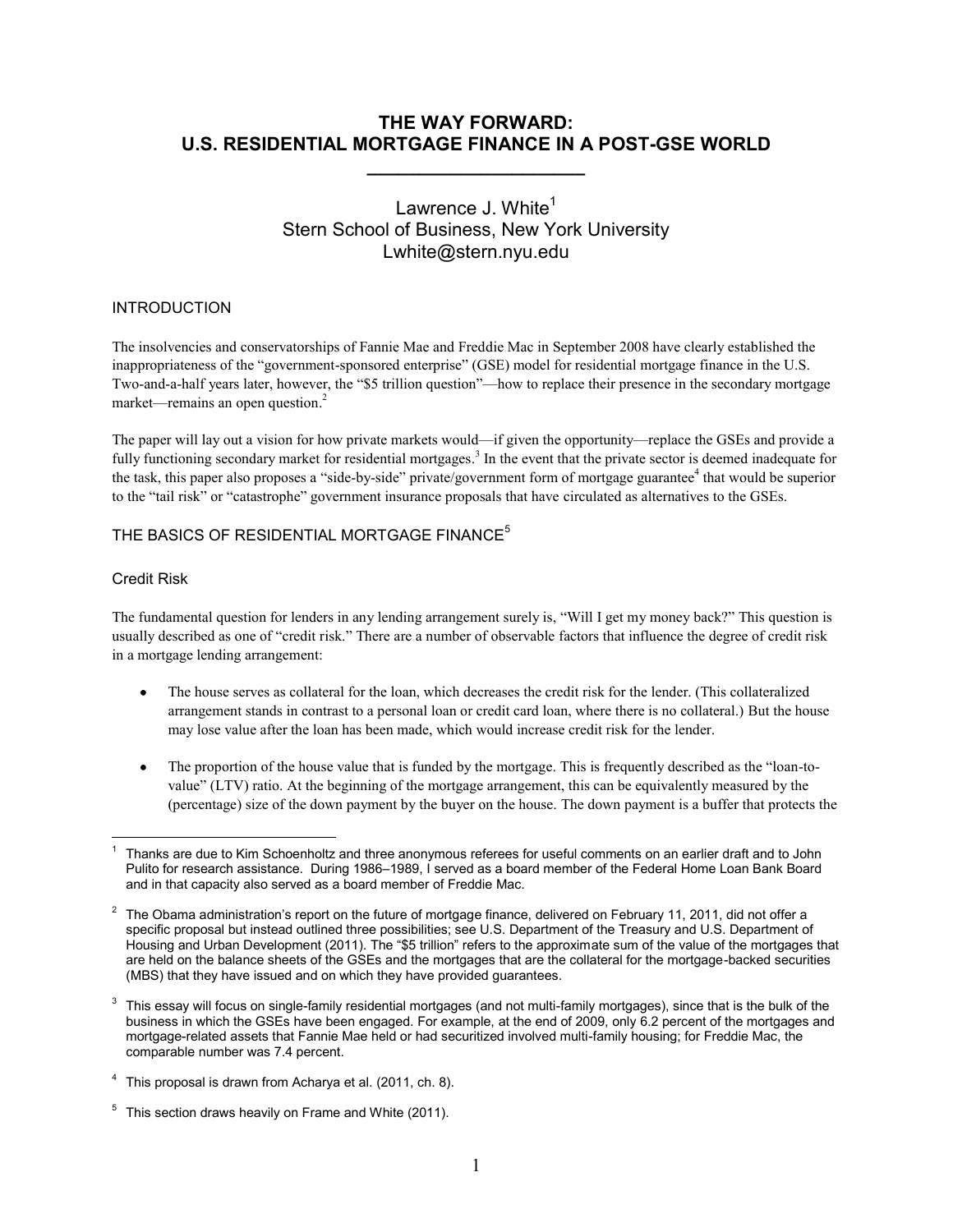lender against a fall in the value of the house. Thus, the larger is the (percentage) down payment (the lower is the LTV), the lower is the credit risk for the lender. Also, a lower LTV means that the borrower has a greater "equity" stake in the house and thus would be less likely to default on paying the mortgage.<sup>6</sup>

- The other debt obligations of the borrower.<sup>7</sup>
- The other assets of the borrower.<sup>8</sup>
- $\bullet$ The credit history of the borrower.
- The employment history of the borrower.  $\bullet$
- The borrower's prospective income.
- The proportion of the monthly income that is required to make the monthly mortgage payment.
- The length (term) of the mortgage. The longer is the term of the mortgage, the slower is the pay-down of the loan  $\bullet$ principal and hence the higher is the probability that the borrower might default with negative equity.

There are also likely to be unobservable factors, due to asymmetric information between the borrower and the lender, whereby the borrower knows more about her repayment possibilities than does the lender.<sup>9</sup> Before the loan is made, the lender faces an "adverse selection" problem in trying to determine who is most likely to repay the loan; after the loan is made, the lender may have difficulty in monitoring the borrower so as to be reassured that the borrower's circumstances don't change so as to make the repayment of the loan less likely, which is a "moral hazard" problem. Having a repayment schedule that requires monthly payments (as opposed, for example, to solely a "balloon" repayment at the end of the term of the loan) provides some reassurance to the lender; equivalently, a borrower's failure to make a monthly payment may be an "early warning signal" that something is changing with respect to the borrower's repayment ability.

## Interest-Rate Risk

Since a mortgage is typically a long-term lending arrangement, it involves interest-rate risk: as interest rates for similar debt instruments change during the term of the loan, one side of the mortgage transaction will be worse off and the other side better off. For example, if interest rates increase during the term of a fixed-rate mortgage (FRM), the lender is worse off (the lender is earning less than the current opportunity costs), while the borrower is better off (the borrower is paying less than the current opportunity costs). For a FRM, the extent of the interest rate risk increases with the term of the loan.

With an adjustable- rate mortgage (ARM), for which the current interest rate that is paid adjusts with an index that is linked to market interest rates, it is clear that the borrower is the party who bears the entire interest rate risk.<sup>10</sup> With a FRM

 $\overline{a}$ 6 The "reputational costs" of defaulting are also likely to influence the borrower's likelihood of defaulting and thus influence the credit risk for the borrower.

 $7$  Included in the lender's concern about other debt obligations would be whether the borrower is taking out a second mortgage to fund the down payment (or takes out a second mortgage after the first mortgage has been issued). Although the second mortgage ranks behind the first mortgage in seniority, and thus the first mortgage lender is still buffered against a fall in house value, the owner's smaller equity position (as well as the debt payments that must go toward the second mortgage) increases the likelihood of default (and of the delays and deadweight costs that accompany a default).

<sup>8</sup> The other assets of the borrower are partly an indication of the borrower's net worth and her ability to liquidate other assets if the household experiences a negative income shock that would otherwise cause the monthly mortgage payment to be difficult to make. The other assets may also be important in the event of a default and the lender is legally able to (and decides to) make claims—to seek recourse—against those assets.

<sup>&</sup>lt;sup>9</sup> For example, the borrower may have private knowledge as to prospective changes in household employment that might affect the prospects of repayment.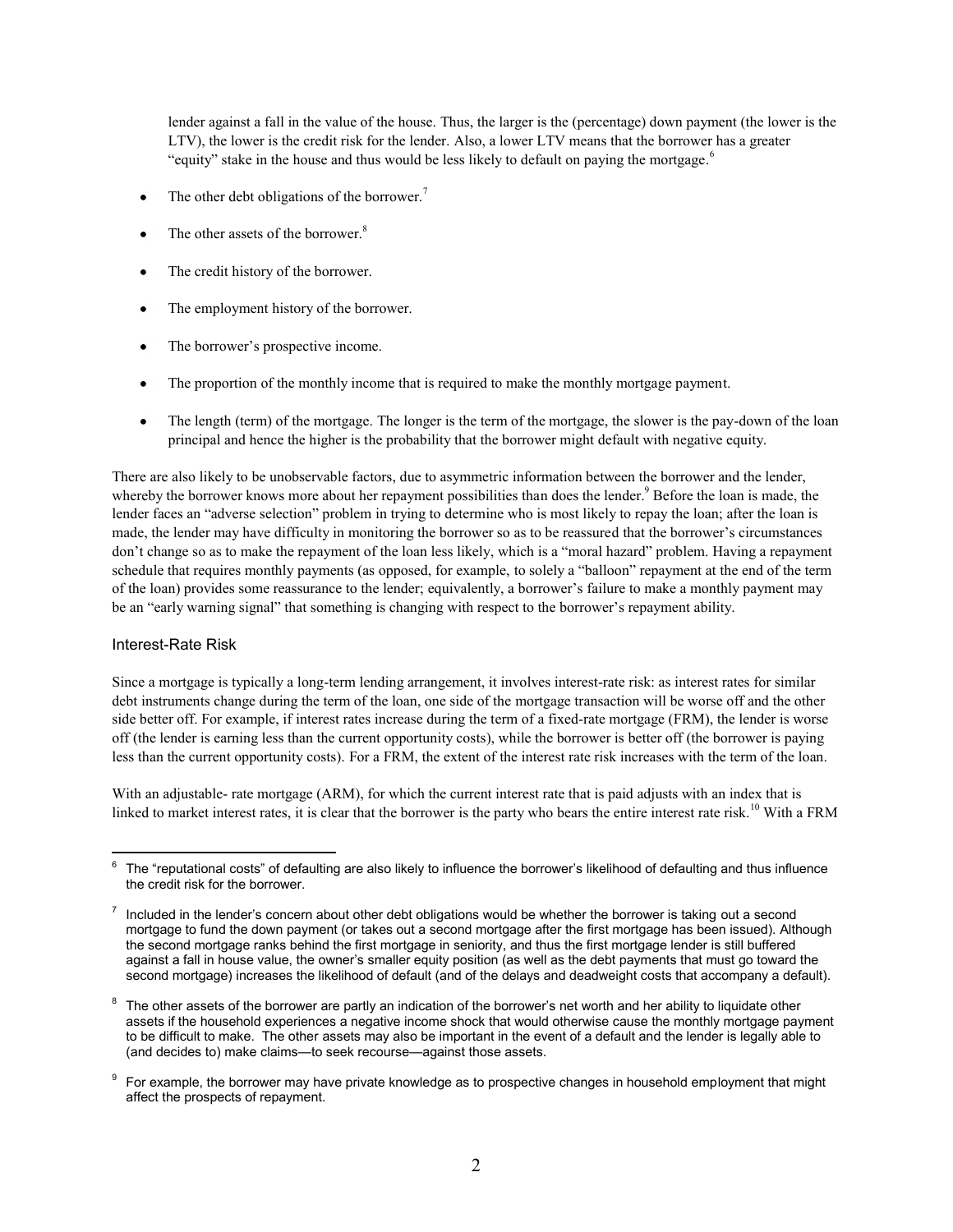(and if the borrower cannot prepay the mortgage), the interest rate risk is shared between the lender and the borrower: As was noted before, if interest rates go up, the borrower gains and the lender loses. In contrast, if interest rates fall below the contract rate for a FRM, the lender benefits (since the FRM is now a more valuable asset), but the borrower loses (since the borrower is paying interest at a rate that is now above current market rates).

However, in the U.S. a mortgage borrower always has the opportunity—the option—to prepay all or part of her mortgage. Effectively, this is a "call" option that the borrower pays for, either at the time of loan origination in the form of a higher interest rate or at the time of prepayment in the form of a fee. If a borrower has complete flexibility of prepayment, then with a FRM all of the interest rate risk is borne by the lender:<sup>11</sup> In addition to having a less valuable asset when interest rates rise above the contract rate, the lender does not get the benefit when interest rates decline below the contract rate, since the borrower will be more likely to pay off the mortgage and refinance at the lower rate. However, if the borrower must pay a fee at the time of prepayment, the borrower is less likely to prepay (and the lender receives an explicit payment in the event that the borrower does prepay), so that the interest rate risk of the lender is reduced.

## Addressing Credit Risk

## *The "Traditional" Lending Structure*

Prior to the 1980s, the predominant form of mortgage lending in the U.S. involved a depository institution—a savings institution or a commercial bank—that originated the mortgage loan and held the loan in its own portfolio, financing the loan through the gathering of deposits. The depository institution dealt directly with the borrower and developed expertise in deciding who was a creditworthy borrower and who was not. In essence, this was a vertically integrated lending process: the origination and investment decisions occurred all within the same organization. Thus, the organization that originated the loan would also bear the costs of poor lending decisions and thereby had a direct incentive to try to make good decisions.

## *The Newer Securitization Structure*

 $\overline{a}$ 

With securitization, the lending process has become vertically disintegrated: the originator of the mortgage doesn't hold it in portfolio but instead sells it to the securitizer.<sup>12</sup> The securitizer buys multiple mortgages and bundles (or pools) them into a multi-mortgage security, which is sold to investors. The investors, thus, have a claim on the stream of interest and principal repayments from the underlying mortgages<sup>13</sup> (which are the collateral for the securities), and the investors are the ultimate source of the finance—they are the effective lenders—for the mortgage borrowers.<sup>14</sup> But the investors are usually not specialists in the skills of origination and, in any event, are separated from the borrowers by at least two levels: the originators and the securitizer. Accordingly, the basic issue of credit risk arises: how can the investors in mortgage-backed securities (MBS) be reassured of getting their money back?

One advantage for the investors should be noted immediately: rather than buying individual mortgages—which might involve a great deal of idiosyncratic risk—the investors are buying claims on multiple (usually hundreds) of mortgages; consequently, the "law of large numbers" is likely to provide the benefit of diversification and reduce greatly the idiosyncratic risk element. Also, a package of mortgages can provide geographic diversification, so that the consequences of local economic shocks are dampened.<sup>15</sup>

 $10$  In practice, lenders often place floors and ceilings on how much the interest rate on the loan can change within a given time period, so that the borrower bears somewhat less of the interest rate risk (and the lender bears more).

<sup>&</sup>lt;sup>11</sup> And, again, the interest rate on the mortgage loan will be correspondingly higher.

 $12$  In some instances, if the originator was large enough and had the expertise, the originator might also be the packager.

 $13$  The simplest of these securities are described as "pass-through" securities, whereby the interest and principal repayments of the mortgage borrowers are passed through to the investors (less expenses and fees).

 $14$  Thus, as both a conceptual and a terminological matter, in the vertically dis-integrated securitization model, the "originators" are generally different from the "lenders."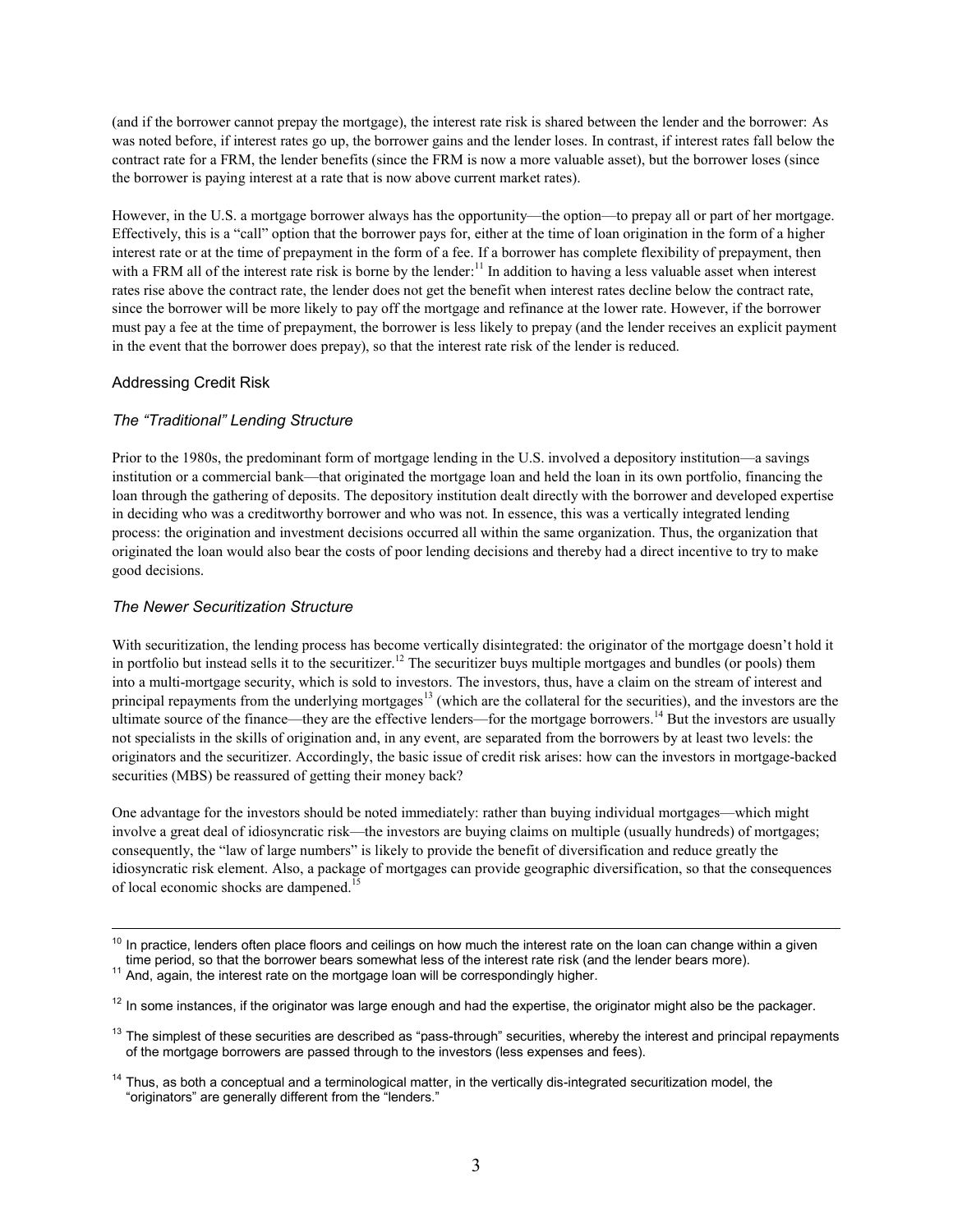Also, the originators may offer detailed information ("representations and warranties") about the quality of the underlying mortgages that have gone into the MBS. But the investors may not be familiar with the originators or their reputations; and the possibility of an originator's bankruptcy would limit the value of any prior assurances. Consequently, the investors are more likely to look to the securitizer from whom they directly purchase for reassurance. So, how can the securitizer reassure the investors as to credit risk?

One simple solution is for the government to provide an explicit guarantee to the investors. The has been the route undertaken by Government National Mortgage Association (Ginnie Mae), which is an agency within the U.S. Department of Housing and Urban Development (HUD) that guarantees MBS that are based on mortgage loans that have been insured by the Federal Housing Administration (FHA) and/or the U.S. Department of Veterans Affairs (VA).<sup>16</sup> In essence, this pushes the credit risk issue on to the government guarantor—with, of course, the risk that the government guarantor will inadequately deal with the credit risk problem, which then becomes a problem for taxpayers.

A quite similar solution was to have Fannie Mae and Freddie Mac, as GSEs, be the securitizers and directly provide the guarantees.<sup>17</sup> Though the two companies were organized as "normal" corporations, with tens of thousands of shareholders and stock that was traded on the New York Stock Exchange, there were enough special features to these companies that the financial markets treated them as special—as GSEs—and believed that their financial obligations (including the guarantees on the MBS that they issued) carried an "implicit guarantee" from the federal government.<sup>18</sup> In the end, this belief turned out to be correct. And the credit risk problem that the GSEs took over from the MBS investors has indeed become the taxpayers' problem.<sup>19</sup>

In the absence of government guarantees (explicit or implicit), "private label" securitizers have had to devise alternative methods for reassuring investors. The most prominent method has been to partition or "tranche" the securities, so that there is a "iunior" security that is the first to absorb the losses from defaults by the underlying mortgage borrowers and a ―senior‖ security that would be buffered by the junior security against those initial default losses (until the losses have mounted so high as to absorb all of the investment in the junior security).<sup>20</sup> In essence, the junior security is providing protection for the senior security, and the relative size of the junior security will be crucial for determining the extent of the protection for—the riskiness of—the senior security (for any given quality of the underlying collateral).<sup>21</sup>

Additional methods of providing reassurance to MBS investors include: guarantees from financially strong third parties (e.g., insurance companies) for some or all of the tranches of a security; the over-collateralization of the mortgage pool, so

- <sup>15</sup> Although the traditional model involved the depository institution's holding many mortgages and thus getting the benefit of the law of large numbers, the legal limitations on the geographic locations of depository institutions that prevailed in the U.S. prior to the 1990s meant that most depository institutions were locally oriented and thus were subject to the adverse effects of local economic shocks.
- $16$  It is surely no accident that the first issuance of residential MBS in 1970 carried the guarantee of Ginnie Mae.
- $17$  Again, it was probably no accident that Freddie Mac was a "fast second" in issuing residential MBS in 1971. Fannie Mae's first issuance of MBS was in 1981.
- $18$  See Frame and White (2005) for an overview and Acharya et al. (2011) for an updated picture.

 $\overline{a}$ 

- $19$  As this is written, the U.S. Treasury has had to supply approximately \$150 billion as a capital contribution to cover the negative net worths of the two GSEs, and this sum is likely to rise to at least \$200 billion and perhaps as high as \$400 billion.
- <sup>20</sup> In practice, there are almost always more tranches, with a gradated seniority structure, so that the lower tranches bear greater risk and the higher tranches bear less. With tranching, the securities no longer have a simple pass-through structure. The weighted average of the interest rates paid to the junior and senior securities will roughly equal the interest that the overall pass-through security would carry (which, in turn, roughly equals the average interest rate on the underlying mortgages, minus any fees, etc.).
- $21$  Also, if the securitizer itself were to retain the junior security, this retention would provide even greater assurance to the investors in the senior security, as an indication that the securitizer (who, presumably, knows more about the characteristics of the underlying mortgages than does the investor) believes that the quality of the underlying mortgages is high.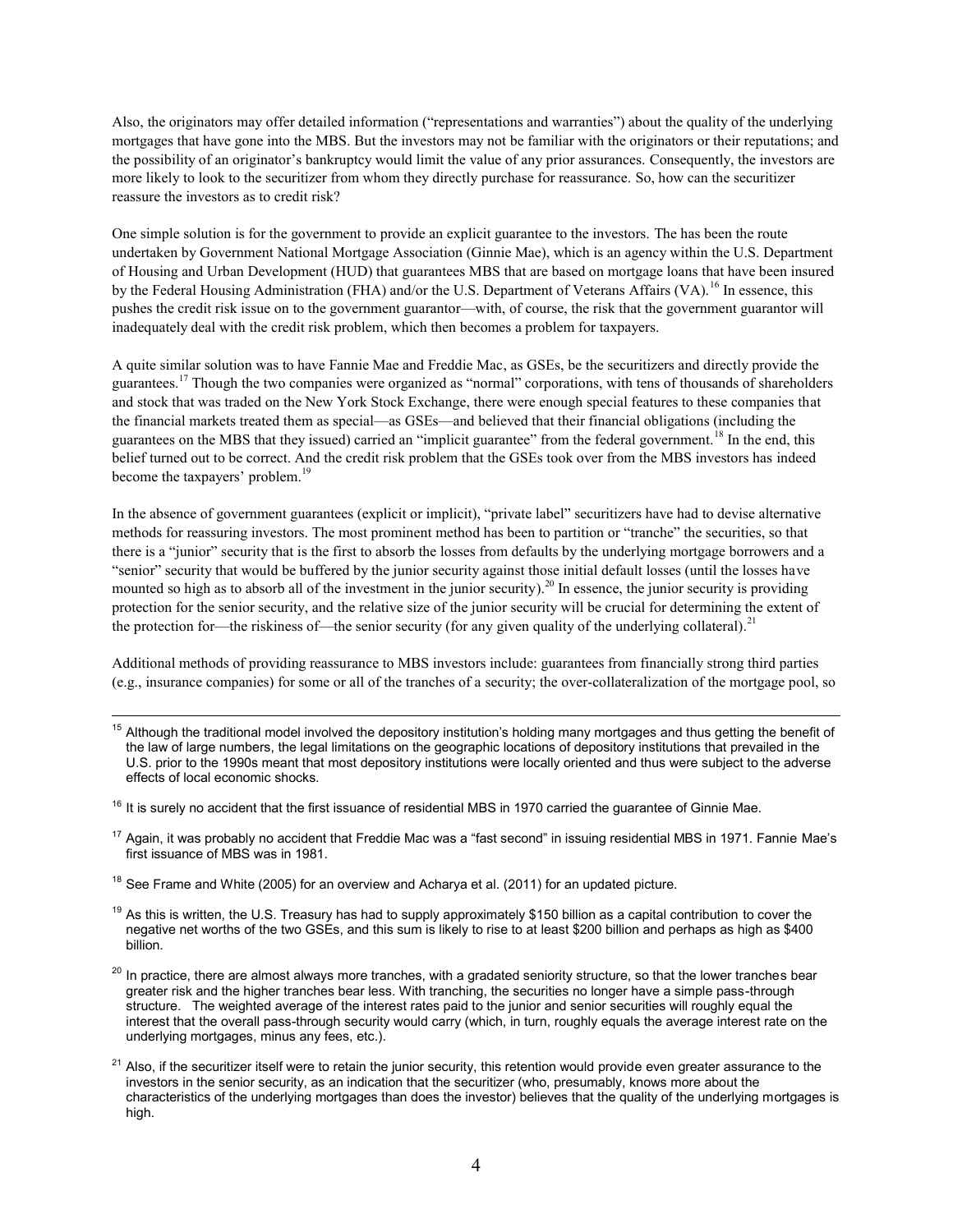as to provide an additional "equity" buffer to protect the MBS holders; and the "excess spread"—the difference between what the mortgage borrowers pay in interest and what the MBS investors receive—can be placed in a reserve account that provides a buffer for investors. These methods are not mutually exclusive (nor are they incompatible with tranching).

Further, unless they have sufficient analytical skills of their own, non-specialist MBS investors are likely to seek independent third-party advice as to the creditworthiness of the securities (or the appropriateness of the tranching structure, given the quality of the underlying collateral, etc.) from credit rating agencies or other creditworthiness advisory services.

## Addressing Interest Rate Risk

As was discussed above, with FRMs, the lender—either the depository institution in the "traditional" model or the securities investor in the securitization model—bears some or all of the interest rate risk. Since the typical FRM has a 30year term, this risk is substantial. Indeed, it was insufficient attention to these risks on the part of savings institutions and policy makers that was the initial cause of the woes of the savings and loan (S&L) industry in the late 1970s and early 1980s.<sup>22</sup> Since that time, depository institutions have been "encouraged" by their prudential regulators to try to hedge their interest rate risk (e.g., through the use of interest rate derivatives) and/or to originate and hold more ARMs and/or to sell their FRMs into the secondary market.

Under the securitization model, the interest rate risk is borne by the securities holders. In turn, the investors can hedge these risks with interes- rate derivatives. Alternatively, the cash flows from the underlying mortgages can be "sliced and diced" so that some investors are more buffered from interest rate risk (while exposing other investors to heightened interest rate risk). $^{23}$ 

As was discussed above, the ability of the borrower to prepay all or part of the mortgage places additional interest rate risk onto the lender (or on the MBS investor in the securitization model). In essence, the ability to prepay is an option that either is paid for explicitly through a prepayment fee at the time of the exercise of the option (i.e., at the time of any prepayment) or is paid for at the time of origination through a higher interest rate (which would likely reflect the lender's expectation of the costs of the exercise of the option). A system of explicit prepayment fees thus reduces the lender's interest rate risk and translates into lower interest rates for the mortgage.<sup>24</sup>

# THE WAY FORWARD

# The Appropriate Goals for a Housing Finance System

In order to consider alternatives to the GSE system, it is worthwhile to begin with a statement of the appropriate goals for a housing finance system—including a statement of what ought *not* be the goals for housing finance.

Fundamentally, housing finance should embody the true societal costs—the opportunity costs—of lending for home purchases. Those costs encompass the fundamental time value of money, the costs of credit risk (i.e., the probabilities and costs of non-repayment), the costs of interest rate risks, and the costs associated with a mortgage's being a relatively illiquid instrument.

 $\overline{a}$  $^{22}$  In essence, the S&Ls were "borrowing short" (i.e., funding themselves through short-term deposits) and lending long" (originating and holding 30-year FRMs). Although interest rate risk was the initial source of difficulties for the S&L industry, it was "old fashioned" credit risk (and inadequate prudential regulation) on the subsequent investments by the industry that ultimately caused the S&L debacle of the late 1980s and early 1990s. For further discussion, see White (1991).

 $23$  For example, the cash flows could be structured so that some security holders would receive a more even flow of payments, while the holders of counterpart securities would receive a correspondingly more erratic pattern of payments.

 $24$  Jaffee (2010, p. 23) suggests that the absence of prepayment fees on standard U.S. FRMs adds about 50 basis points (0.5 percentage points) to residential mortgage interest rates.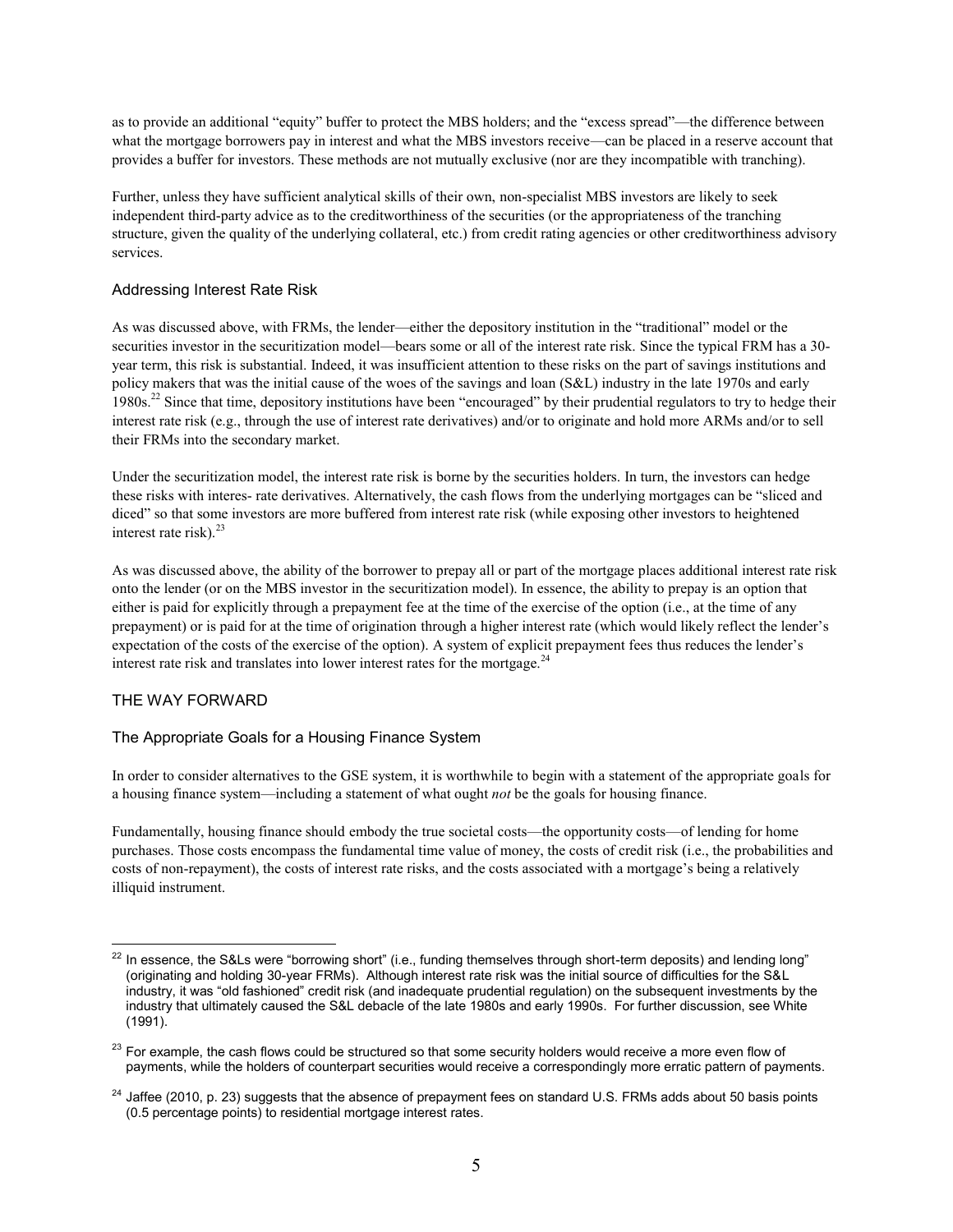Equally important is what a housing finance system should not try to do:

- It should not try to address the positive social externality or spillover effect from home ownership (such as home owner's greater likelihood of becoming involved in community governance issues). Those externalities are better addressed by separate programs that focus directly on the externality: e.g., by specifically encouraging otherwise qualified low- and moderate-income households to become first-time home owners.
- $\bullet$ It should not try to be a vehicle for accomplishing income redistribution. Income redistribution is best addressed through explicit programs that involve cash transfers rather than in-kind transfers and subsidies. Thus an emphasis on "affordable housing" should not be part of the housing finance system. Again, this goal is best addressed through separate programs.
- It should not try to be a vehicle for maintaining residential property values.
- It should not try to be a vehicle for supporting employment in the home-building, real-estate brokerage, or mortgage-lending industries.<sup>25</sup>

# Buffering the U.S. Economy from a Housing Collapse

The deflation and then collapse of the U.S. housing bubble, beginning in 2006, has had devastating consequences for the U.S. economy. Although it would seem that the avoidance of a similar collapse in the future ought also to be a goal of a housing finance system, that goal may be too much to require from housing finance. However, buffering the U.S. economy from the consequences of a collapse—or, at least greatly reducing the consequences—is a reasonable goal. But that goal should be achieved outside of housing finance: through better prudential regulation—and especially higher capital requirements—for large systemic financial institutions.

This important point is best illustrated by a comparison of the consequences of the collapses of two recent bubbles: the collapse of the "tech" stock market bubble of the late 1990s and the collapse of the housing bubble. Both collapses were of surprisingly equal magnitudes: aggregate losses of about \$7 trillion each.<sup>26</sup> However, their consequences were nowhere near comparable. The former collapse led to a comparatively mild recession of the U.S. economy; the latter collapse led to the "Great Recession," the reverberations of which—especially with respect to U.S. unemployment—are still being felt strongly.

Why the difference? The losses from the collapse of the tech bubble were largely absorbed by households: through their direct holdings of equities, through their holdings of equities-based mutual funds, and through their pension funds' holding of equities. In essence, these were unleveraged holdings of the equities. The losses were borne; the households were poorer; they adjusted (downward) their spending; there were (negative, but comparatively mild) macroeconomic consequences; and the economy moved on.

In contrast, although most of the losses of the housing collapse have been absorbed by households, a non-trivial fraction of the losses—about \$1.3 trillion<sup>27</sup>—has been transferred to the financial sector through mortgage defaults and the consequent losses on the mortgages and MBS that have experienced the defaults. This \$1.3 trillion in losses has devastated the financial sector—because important parts of the financial sector (specifically, depository institutions, investment

 $\overline{a}$  $^{25}$  As a more general matter, housing policy should not be relying on incentives, such as the deductibility of mortgage interest expenses by owner-occupiers for income tax purposes, which has the effect of encouraging households to borrow more than they otherwise would and thus to purchase more house (and more land) than they otherwise would. It also encourages excessive leveraging and the extraction of equity from housing, which makes homeowners more prone to default on their mortgages. Similarly, exempting owner-occupiers from capital gains taxes encourages investment in excessively large houses on excessively large lots.

 $26$  Greater detail can be found in White (2011), on which this discussion draws.

<sup>&</sup>lt;sup>27</sup> This was the estimate of Zandi (2009), as of July 2009.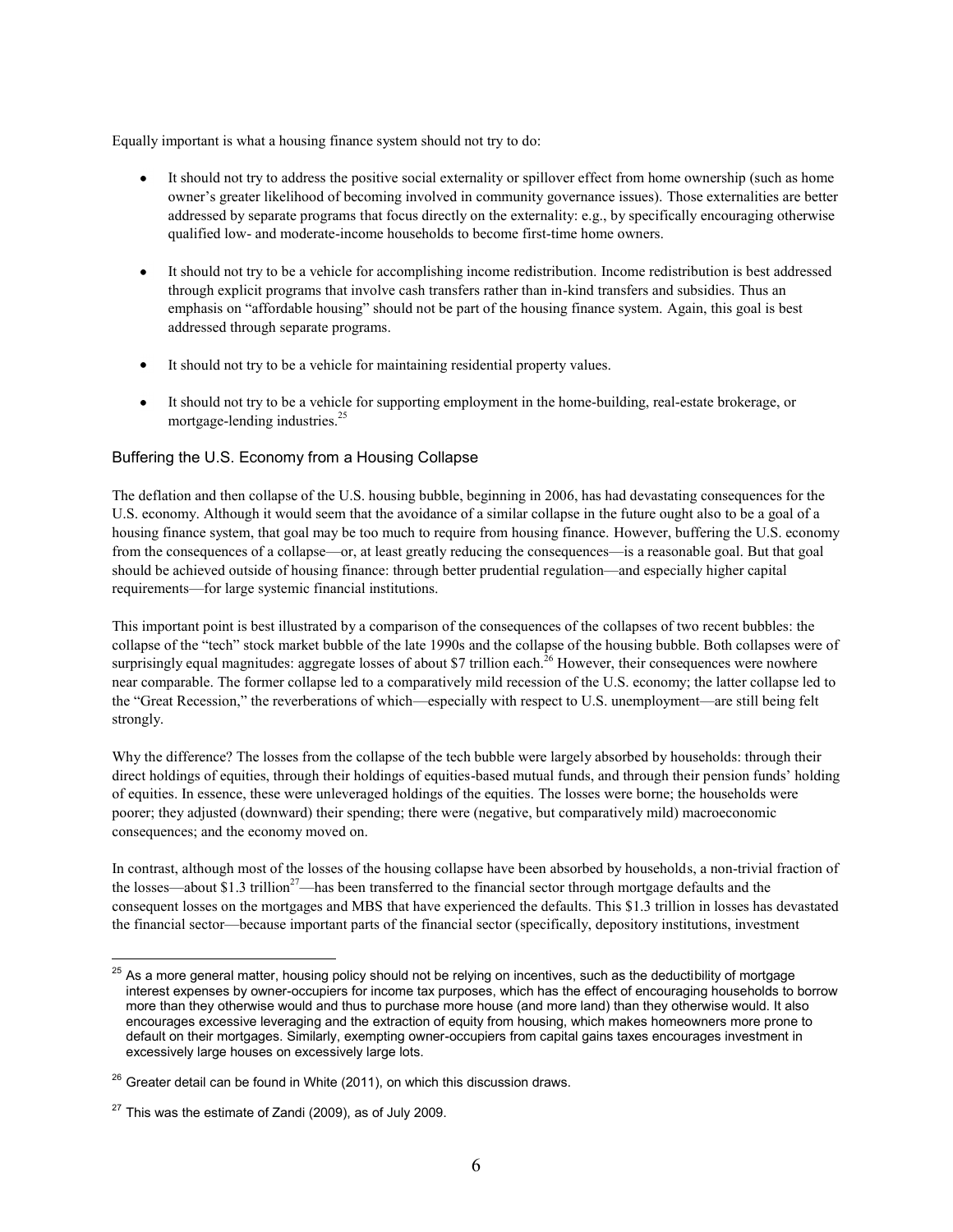banks, the GSEs, and [to a more limited extent] insurance companies) are thinly capitalized (highly leveraged) and did not have sufficient capital (in essence, net worth) to absorb the losses. Those losses and the fears of consequent insolvencies and bankruptcies, compounded by uncertainties as to who exactly would bear the losses, caused the financial sector to freeze in the late summer of 2008. In turn, the U.S. stock market collapsed (which greatly magnified the loss of wealth for U.S. households), and far greater damage was inflicted on the U.S. economy.

There is, then, an important lesson from this comparison of the collapses of the two bubbles: regardless of the system of housing finance that replaces the GSEs, prudential regulation of the financial sector must be greatly strengthened—with higher capital levels, so that the sector can survive even a collapse of the magnitude that was recently experienced.

# A Largely Private Residential Mortgage Finance System<sup>28</sup>

A largely<sup>29</sup> private residential mortgage finance system would have two major components: financing through depository institutions and financing through private securitizations. $30$ 

# *Financing Through Depository Institutions*

 $\overline{a}$ 

What is often forgotten in the discussion of the future of mortgage finance is that the "traditional" vertically integrated form of mortgage finance through depository institutions remains as a significant part of the U.S. mortgage system. As of year-end 2007 (before the trauma of the financial crisis), U.S. depository institutions held 30 percent of the value of all single-family mortgages outstanding.<sup>31</sup> This share was surely adversely affected by the special advantages that the GSEs had had vis-a-vis the depository institutions: The GSEs could borrow at especially favorable rates because of their GSE status; they had lower capital requirements (2.5 percent) for holding whole-loan mortgages in their portfolios than did the depository institutions (4 percent); and the GSEs were required to hold only 0.45 percent capital against the credit risk on their MBS on which they issued guarantees (and if the depository institutions chose to hold the GSEs' MBS in their portfolios instead of whole loans, they were required to hold only 1.6 percent capital instead of 4 percent).<sup>32</sup>

Without the GSEs and their special advantages, the depositories' share of the residential mortgage market would likely be at least as large as their 30 percent share in 2007, and probably larger. The depositories' share would surely be yet larger if ―covered bonds‖—bonds that represents a claim on a depository institution but that also has specific mortgages as collateral, which are widely used in Europe—become more prevalent in the U.S.<sup>33</sup> The mortgages that are likely to be held in depositories' portfolios would include ARMs and non-standard mortgages that a depository's loan officer believes to be a good credit risk (because of "soft" information about the borrower that convinces the loan officer that the borrower is a

<sup>&</sup>lt;sup>28</sup> This system described below approximates "Option 1" (p. 27) in the Treasury-HUD report that is mentioned in footnote 1.

<sup>&</sup>lt;sup>29</sup> I use the term "largely," rather than "wholly," because FHA/VA mortgage insurance and Ginnie Mae guarantees on their securitizations are likely to remain; but FHA should be more directly focused on low- and moderate-income households, so as to encourage them to become first-time home owners.

 $30$  As Jaffee (2010) and Acharya et al. (2011, ch. 8) point out, many European countries have been able to maintain largely private residential mortgage finance systems *and* maintain higher rates of home ownership than is true for the U.S.

 $31$  These data are from the Federal Reserve's "Flow of Funds"; see Frame and White (2011) for more detail. This 30 percent encompasses depository institution's holding of "whole loan" mortgages and does not include their holdings of MBS.

 $32$  This last capital advantage for the GSEs—that the total capital that needed to be held for mortgages that became MBS and were bought by banks was only 2.05 percent  $(= 0.45 + 1.6)$ —illustrates an important point for prudential regulation: capital requirements for similar instruments need to be set similarly across the array of prudentially regulated financial institutions. Otherwise, like water flowing downhill, mortgages will flow to where the capital requirements are the lowest (i.e., where they can be leveraged to the greatest extent).

 $33$  This kind of structure is familiar in the U.S. market in the form of repurchase agreements ("repos") and advances (loans) to depository institutions from the Federal Home Loan Bank System. For further discussion of covered bonds, see Packer et al. (2007). As is discussed below, life insurance companies and pension funds—as issuers of long-lived liabilities—are natural customers for the long-lived assets that arise from 30-year FRMs. Covered bonds (in addition to the senior tranches of "private label" securitizations that are discussed below) may be another financial instrument that encourage those categories of investors to these assets.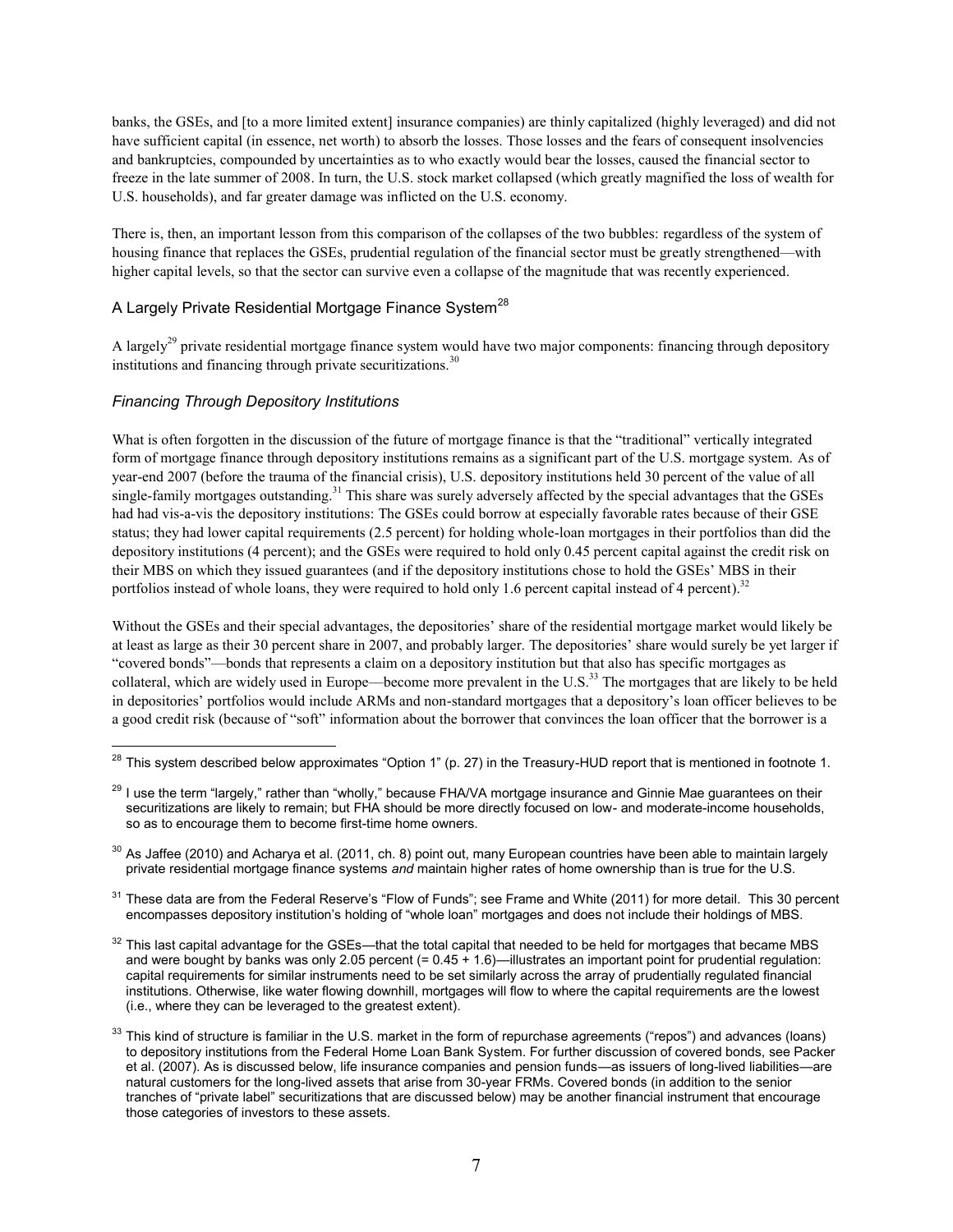good risk but may be difficult to convey in a standardized form to the securitization markets); but, also, in the absence of the GSEs' special advantages, depository institutions should also find worthwhile holding more mortgages that previously would have been sold to the GSEs.

## *"Private Label" Securitization*

Prior to and alongside the explosion of subprime mortgage securitization of the decade of the 2000s, the securitization of ―private label‖ securities (PLS)—i.e., MBS securitization by private-sector entities that weren't Fannie Mae or Freddie Mac or didn't have a guarantee from Ginnie Mae—that were composed of "prime jumbo" mortgages (i.e., high-quality mortgages that were larger in value than the "conforming loan" limits that applied to the GSEs) were a small but nontrivial part of the overall securitization market.<sup>34</sup> The implosion of sub-prime securitizations in 2007 and 2008 brought down all PLS MBS with them.

The GSEs and Ginnie Mae securitizations have expanded to fill the breach, so that over 90 percent of recent originations have been sold to the GSEs or securitized with a Ginnie Mae guarantee.<sup>35</sup> But with the GSEs and Ginnie Mae having filled the breach, it is now hard for PLS MBS to re-establish itself. In essence, the PLS MBS (and also depository originate-andhold transactions) have been "crowded out" of the market by the expanded presence of the GSEs and Ginnie Mae (and their lower MBS yields and correspondingly lower mortgage costs that accompany their government guarantees). In addition, initial uncertainties about what the final financial reform legislative package would look like (and how it would affect securitization) and continuing uncertainties about the detailed regulations that are authorized by the Dodd-Frank Act of 2010 have also inhibited the possibilities of a revived PLS MBS effort.

Nevertheless, it is worth considering what the possibilities would be in a more stable environment and with the absence of the GSEs (and a limited role for Ginnie Mae, as the securitizer of FHA and VA mortgages). In that stable environment, PLS MBS should revive to fill that void. It is likely that the tranching structure that was described earlier would be used to create a class of relatively safe securities and a class of first-loss (more risky) securities. Because there are at least two important categories of institutional investors—life insurance companies and pension funds, both of which have long-lived liabilities—that would be natural customers for the long-lived assets (probably in the senior tranches) that would be securitized from 30-year FRMs, it seems quite likely that the 30-year FRM would remain the staple of the American residential mortgage market.<sup>36</sup> Hedge funds and high-risk bond mutual funds would likely be the customers for the more junior tranches. Or it is possible that private mortgage bond insurers would be interested in offering insurance on some or all of the tranches of the PLS MBS. Or the credit-default swap (CDS) market might be a means for investors in the PLS MBS to reduce their risks.

Given the trauma that has been experienced as a consequence of the sub-prime securitization collapse, one would expect investors initially to be quite cautious. Tranching structures would likely be relatively simple; a great deal of information would be required and provided.<sup>37</sup> PLS MBS with higher quality underlying collateral would have larger senior tranches and smaller protective junior tranches; PLS MBS with lower-quality collateral would have smaller senior tranches and larger junior tranches. Creditworthiness advisory services would surely be employed.

 $\overline{a}$  $34$  As of year-end 2000, before the mushrooming of sub-prime securitization, the private label MBS outstanding totaled \$385.5 billion. This was approximately 13 percent of all outstanding MBS plus mortgages held in portfolio by the GSEs.

 $35$  Aiding that expansion has been the expansion of the conforming loan limit for the GSEs in high housing cost areas. Whereas the conforming loan limit was generally \$417,000 in 2007 (and it remains at that level in most areas), it was raised in 2008 and again in 2009 for high housing cost areas to amounts as high as \$729,750. Similarly, the ceiling on FHA loans (which become securitized with Ginnie Mae guarantees) is as high as \$729,750 in high housing cost areas. It is worth noting that the median sales price for existing homes in the U.S. at year-end 2009 was approximately 170,000; the median price of a new home was \$226,000.

<sup>&</sup>lt;sup>36</sup> However, the appeal of those long-lived PLS MBS to these investor classes would likely be enhanced if the lender's interest rate risk could be reduced through explicit prepayment fees.

 $37$  If, for some reason, there seems to be an institutional barrier to the provision of adequate information for these securitizations, that would be a suitable area for government regulation.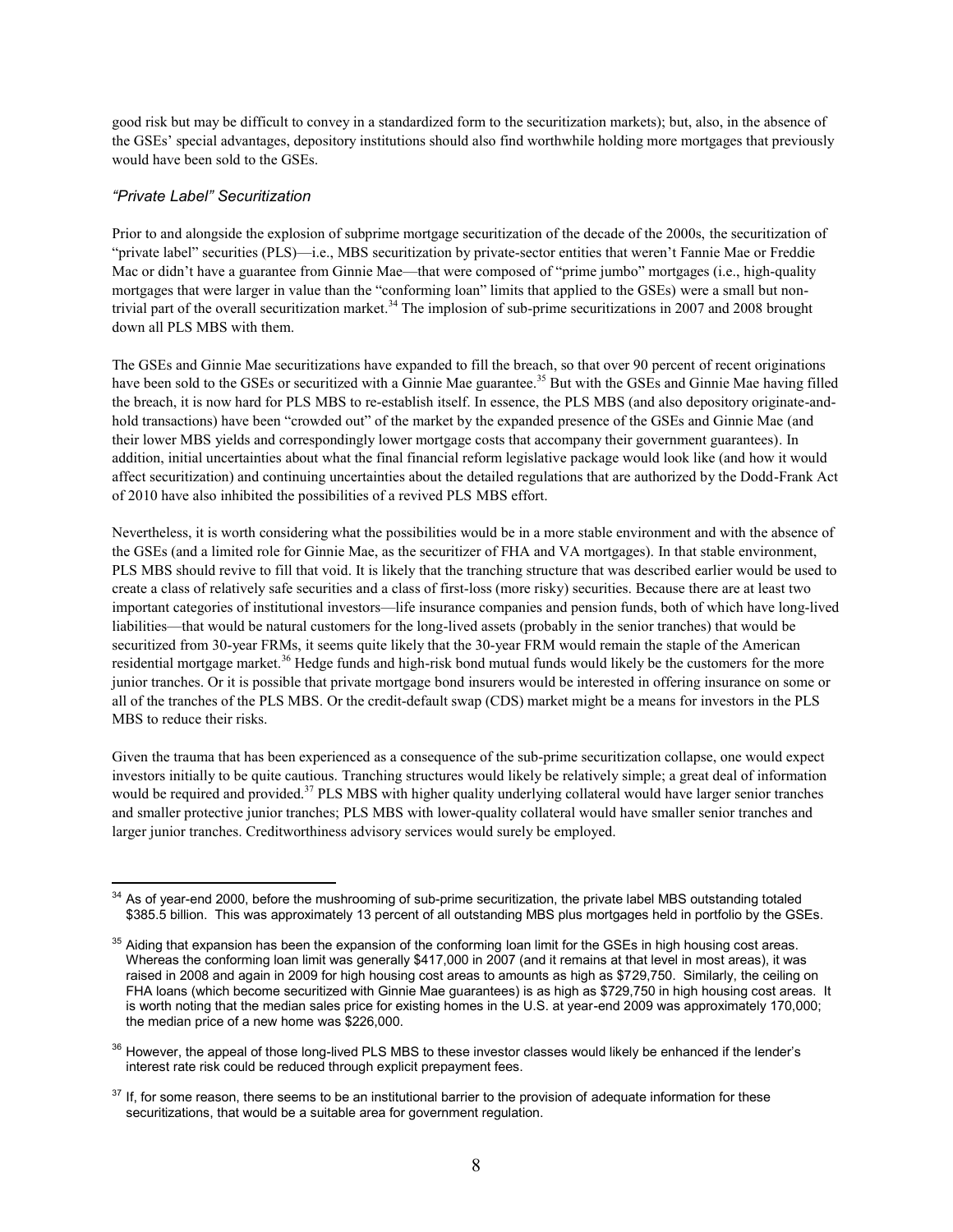The general level of mortgage interest rates would be higher than they have been during the reign of the GSEs. This is an unavoidable consequence of the replacement of the GSEs—and their unpriced government guarantees—with a privatesector alternative. However, that increase is not likely to be large. The pre-crisis consensus of estimates for the effects of the GSEs in keeping mortgage interest rates low—which were largely driven by data that compared the mortgage rates on conforming loans with the rates on otherwise similar jumbo loans—placed that differential at about 25 basis points (0.25 percentage points).<sup>38</sup> This seems to be a reasonable estimate of the net increase in a post-crisis environment.

Further, given the presence of widespread subsidies for the consumption and construction of housing, especially through the income tax code, a reduction in the subsidy that occurs directly through housing finance would be an economically sensible move toward a more efficient allocation of the nation's resources.

## How to Get From Here to There

As was discussed above, PLS MBS and depository institutions have largely been crowded out in the current environment by the GSEs and Ginnie Mae. Unless something changes, this crowding out will persist.

There are two clear paths to "crowding in" (i.e., reducing the crowding out of) the private sector; these two paths are not mutually exclusive: $39$ 

- 1. **Reduce the GSEs' conforming loan limits.<sup>40</sup>** A schedule of annual reductions—say 10 percent per year should be established. This would gradually increase the range of "jumbo" mortgages that would be out of the domain of the GSEs and within the domain of PLS MBS and depository institutions.
- 2. **Increase the GSEs' guarantee fees.**<sup>41</sup> The GSEs have typically charged about 20–25 basis points (0.20–0.25 percentage points) per year on the unpaid principal balance of their MBS, in return for the guarantee against credit risk that they provide to their MBS investors. A schedule of annual increases on new MBS—say, 5 basis points per year—should be established. As the guarantee fee increases, the GSE MBS would be less attractive to investors, which would open opportunities for PLS MBS and depository institutions. This would also have the advantage of, in the interim, earning a bit more income for the GSEs and thus reducing the burden that will eventually have to be absorbed by the U.S. taxpayer.

# An Alternative Approach, with a Side-by-Side Government Guarantee

There appears to be a widespread belief that a private residential mortgage finance system may not be viable and that some form of government guarantee for mortgages is necessary. The discussion above argues otherwise. Nevertheless, it is worth considering what a government guarantee system—if that is the policy route that is chosen—ought to look like.

The prominent proposals appear to involve a system of private guarantees that would be provided on MBS, $42$  with the federal government providing "catastrophic" or "tail-risk" insurance, in the event that a private guarantor fails and cannot honor fully its guarantees.<sup>43</sup> The federal government would charge an appropriate price for this back-up insurance.

 $\overline{a}$ <sup>38</sup> See Frame and White (2005) for a discussion.

 $39$  Also, along with the reduction in new business, to which both routes point, the GSEs' portfolios of mortgages should be gradually shrunk.

 $40$  This shrinkage should also apply to FHA loans (and thus Ginnie Mae securitizations), with the goal that FHA should be focusing on providing assistance to low- and moderate-income households, so as to encourage them to become home owners. This would imply substantially lower loan limits than even the \$271,050 amount (which is 65 percent of the GSEs' \$417,000 conforming loan limit) that applies to FHA loans in areas without high housing costs.

 $41$  This route was recently proposed by Hempton (2011).

 $42$  The firms that provide the quarantees would be prudentially requlated, since they are, in essence, insurance companies.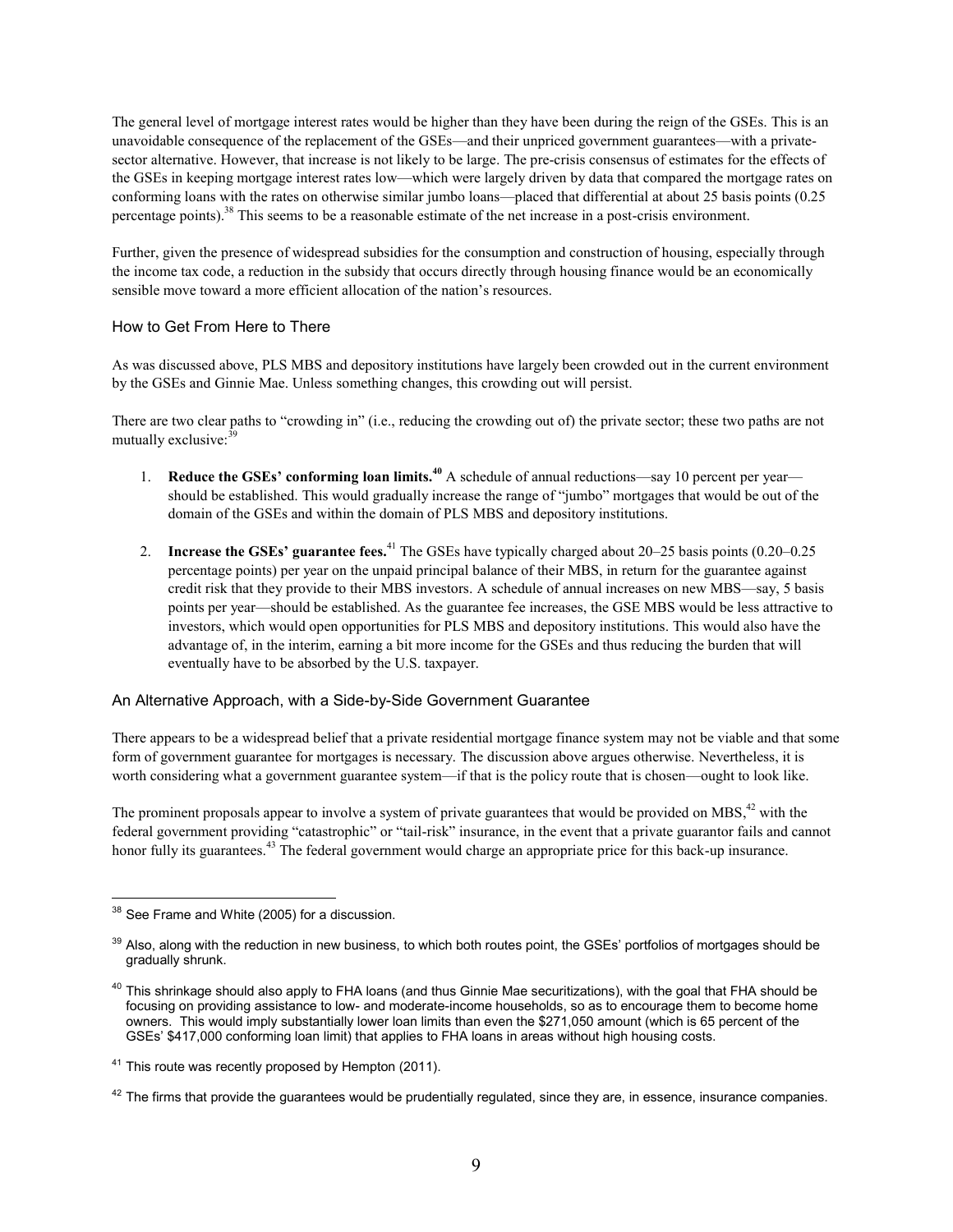As compared with the current GSE system, these proposals have a clear set of advantages: the government guarantee would be explicit; it would be priced; it would be on-budget; and it would apply only to the MBS and not to the private guarantors (or to the non-mortgage obligations of the guarantors).<sup>44</sup> And, if one believes that, in the event of another mortgage crisis, the federal government would inevitably come to the rescue anyway, at least the government will have received the guarantee fee revenue in return for its eventual rescue actions.<sup>45</sup>

However, there is a major drawback: the pricing of the government guarantee. There would be no market or other transparent basis for the pricing of the guarantee. The political pressures for the government to under-price this tail-risk guarantee would surely be substantial;<sup>46</sup> and the pricing problem would be even worse if there are multiple classes of securities (with varying qualities of underlying mortgages) that carried government guarantees. This underpricing would thus become a renewed vehicle for the government subsidization of mortgage borrowing.<sup>47</sup>

As an alternative, consider the following:<sup>48</sup> The federal government would offer "side-by-side" insurance, alongside private MBS guarantors.<sup>49</sup> An initial ratio would be, say, 25 percent private and 75 percent government.<sup>50</sup> The guarantee would apply only to MBS that had prime mortgages (i.e., those that had a 20 percent down payment, suitably high FICO scores, and suitably low housing cost/income ratios) as collateral;<sup>51</sup> it would not be mandatory. *The crucial point of this arrangement is the following: The pricing of the government portion of the MBS guarantee would be entirely passive and would match the private guarantors' pricing*. Thus the pricing of the government guarantee would be driven by the market pricing of the private guarantors.

A second advantage to this approach is that it has a natural path toward the private system that was discussed above: If the capital and other resources to support the private guarantor function proves strong, the government percentage can be reduced over time, with the eventual goal of establishing that private system.<sup>52</sup>

<sup>44</sup> In addition, almost all of the proposals recognize that government efforts to promote "affordability" of housing should be part of separate programs and should not be wrapped into the government guarantee system.

<sup>45</sup> However, as is argued above, better prudential regulation of (and, especially, higher required capital levels for) the financial sector should greatly diminish the possibilities that future problems in residential mortgage finance would mushroom into the larger financial and economic crisis that occurred in 2008–2009.

<sup>46</sup> The experience of under-priced federally provided flood insurance is not an encouraging precedent.

- $47$  With respect to the Scharfstein and Sunderam (2011) proposal, the Federal Reserve is already the agency with the clear responsibility for dealing with general and severe stress in U.S. financial markets, including MBS markets, so a new agency would be duplicative.
- <sup>48</sup> This proposal is drawn from Acharya et al. (2011, ch. 8).
- $49$  Again, the MBS guarantors would be prudentially regulated.
- $50$  This 25/75 side-by-side arrangement does mean that the MBS would not be completely guaranteed, since (despite the presence of prudential regulation) the private guarantor might fail financially and be unable to honor its obligations on all or part of its guarantees (but the government would, of course, honor its 75 percent share of the guarantee). This incompleteness of the guarantee would provide some incentive for MBS investors to exercise some caution in their choice of guarantor.
- $51$  The purpose of limiting the government guarantee is to limit the exposure of the government and to avoid areas that might be thin and/or exotic and where the market's pricing might be more likely to go astray.
- $52$  Also, if the government guarantee is limited only to MBS that are based on loans that met the conforming loan limit for size, that size limit could be ratcheted down over time.

 $\overline{a}$  $^{43}$  See, for example, National Association of Home Builders (2010), National Association of Realtors (2010); Hancock and Passmore (2010, 2011); Dechario et al. (2010); Mortgage Bankers Association (2010); Center for American Progress (2011); Dynan and Gayer (2011) and Zandi and de Ritis (2011). These proposals are the basis for "Option 3" (p. 29) of the Treasury-HUD report that is mentioned in footnote 1. An alternative proposal, offered by Scharfstein and Sunderam (2011), would bring government guarantees into the picture only at times of general and severe distress in MBS markets and the guarantees would apply only to new MBS, so as to sustain the new supply of housing finance. This last variant appears to be the basis for "Option 2" (p. 28) in the Treasury-HUD report.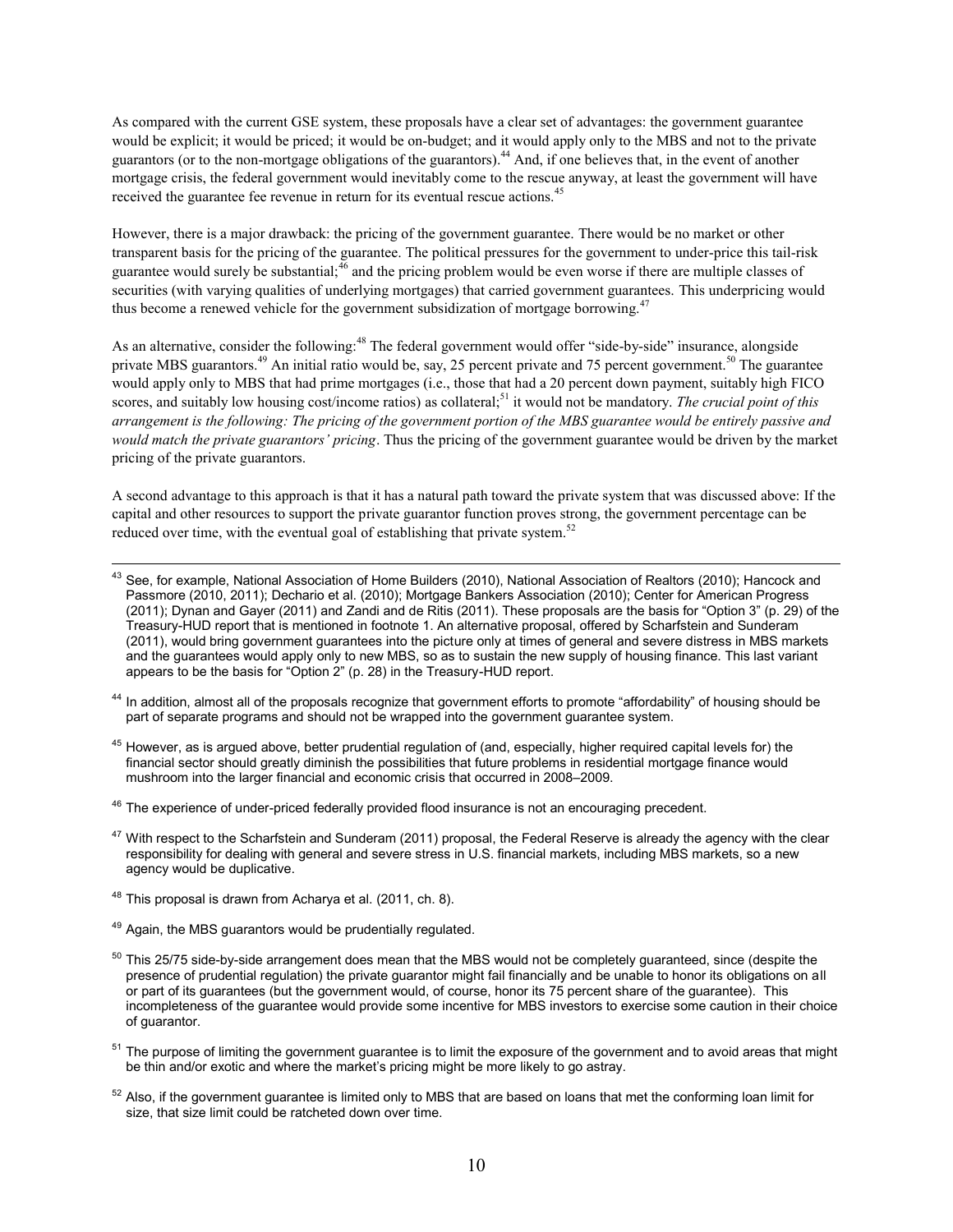# **CONCLUSION**

The GSE system of residential mortgage finance is clearly broken. But what will replace it remains an unanswered question.

This paper has laid out the argument for a mortgage finance system that would rely on private markets. It also offers an alternative proposal for a side-by-side government guarantee that would be superior to the "tail-risk" proposals that are currently circulating.

Under either approach, residential mortgage finance would be a well-functioning system. Grass would not grow in the streets of America. But grass would continue to grow in the backyards of America.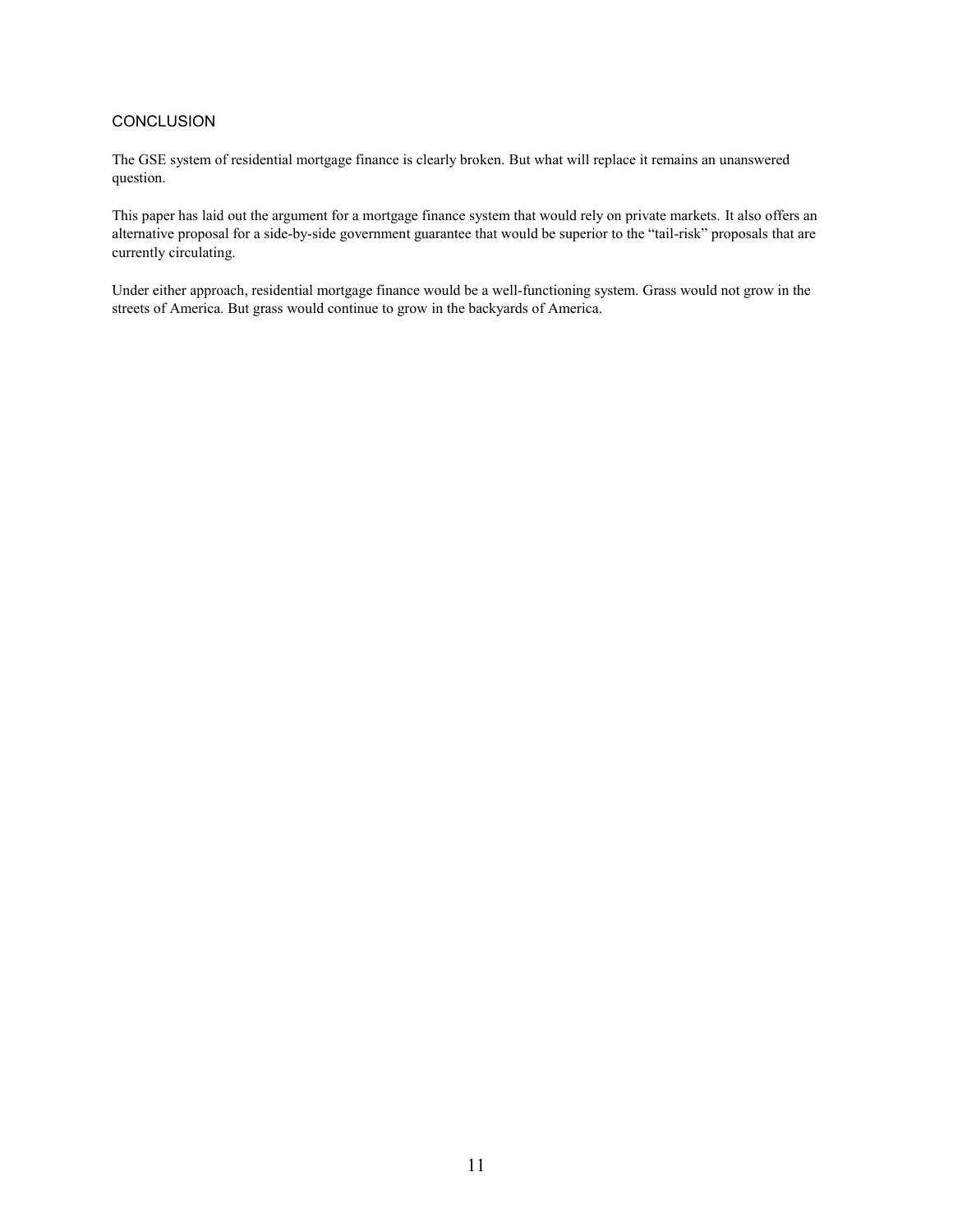## REFERENCES

Acharya, Viral V., Matthew Richardson, Stijn Van Nieuweburgh, and Lawrence J. White, *Guaranteed to Fail: Fannie Mae, Freddie Mac and the Debacle of Mortgage Finance*. Princeton: Princeton University Press, forthcoming 2011.

Center for American Progress, "A Responsible Market for Housing Finance: A Progressive Plan to Reform the U.S. Secondary Market for Residential Mortgages," Market Finance Working Group, January 2011; available at: http://www.americanprogress.org/issues/2011/01/pdf/responsiblemarketforhousingfinance.pdf

Dechario, Toni, Patricia Mosser, Joseph Tracy, James Vickery, and Joshua Wright, "A Private Lender Cooperative Model for Residential Mortgage Finance," Federal Reserve Bank of New York, Staff Report No. 466, August 2010; available at: http://www.ny.frb.org/research/staff\_reports/sr466.pdf

Dynan, Karen and Ted Gayer, "The Government's Role in the Housing Finance System: Where Do We Go from Here?" presented at the Brookings Conference on "Restructuring the U.S. Residential Mortgage Market, February 11, 2011; available at:

http://www.brookings.edu/~/media/Files/rc/papers/2011/0211 housing finance dynan\_gayer/0211\_housing\_finance\_dyn an\_gayer.pdf

Financial Services Roundtable, Housing Policy Council, "Moving beyond Fannie Mae and Freddie Mac: A Proposal for a New Generation of Entities to Facilitate a Secondary Market," February 26, 2010; available at: http://www.fsround.org/housing/pdfs/pdfs2010/MOVINGBEYONDFANNIEMAEANDFREDDIEMAC2-26-10.pdf

Frame, W. Scott and Lawrence J. White, "Fussing and Fuming over Fannie and Freddie: How Much Smoke, How Much Fire?" *Journal of Economic Perspectives*, 19 (Spring 2005), pp. 159-184.

Frame, W. Scott and Lawrence J. White, "The Industrial Organization of the U.S. Residential Mortgage Market," in Anthony Sanders, Gregory Scruggs, and Susan Wachter, eds. *The International Encyclopedia of Housing and Home*,. Elsevier, forthcoming 2011; available at: http://web-

docs.stern.nyu.edu/old\_web/economics/docs/workingpapers/2010/Frame,%20White\_The%20Industrial%20Organization%20o f%20the%20U.S.%20Single-Family%20Residential%20Mortgage%20Industry.pdf

Hancock, Diana and Wayne Passmore, "An Analysis of Government Guarantees and the Functioning of Asset-Backed Securities Markets," Finance and Economics Discussion Series, #2010-46, Divisions of Research & Statistics and Monetary Affairs, Federal Reserve Board, 2010; available at: http://www.federalreserve.gov/pubs/feds/2010/201046/201046pap.pdf

Hancock, Diana and Wayne Passmore, "Catastrophic Mortgage Insurance and the Reform of Fannie Mae and Freddie Mac," presented at the Brookings Conference on "Restructuring the U.S. Residential Mortgage Market, February 11, 2011; available at:

http://www.brookings.edu/~/media/Files/events/2011/0211\_mortgage\_market/0211\_reform\_fannie\_freddie\_hancock\_pass more.pdf

Hempton, John, "What to do with Fannie and Freddie," January 24, 2011; available at: http://brontecapital.blogspot.com/

Jaffee, Dwight M. "Reforming the Mortgage Market through Private Incentives," paper prepared for presentation at "Past, Present, and Future of the Government Sponsored Enterprises," Federal Reserve Bank of St. Louis, November 17, 2010; available at

http://research.stlouisfed.org/conferences/gse/Jaffee.pdf

Mortgage Bankers Association, "Letter to Timothy F. Geithner and Shaun Donovan," June 17, 2010.

National Association of Home Builders, "Future of Fannie Mae and Freddie Mac and the Housing Finance System," Resolution #3, January 18, 2010.